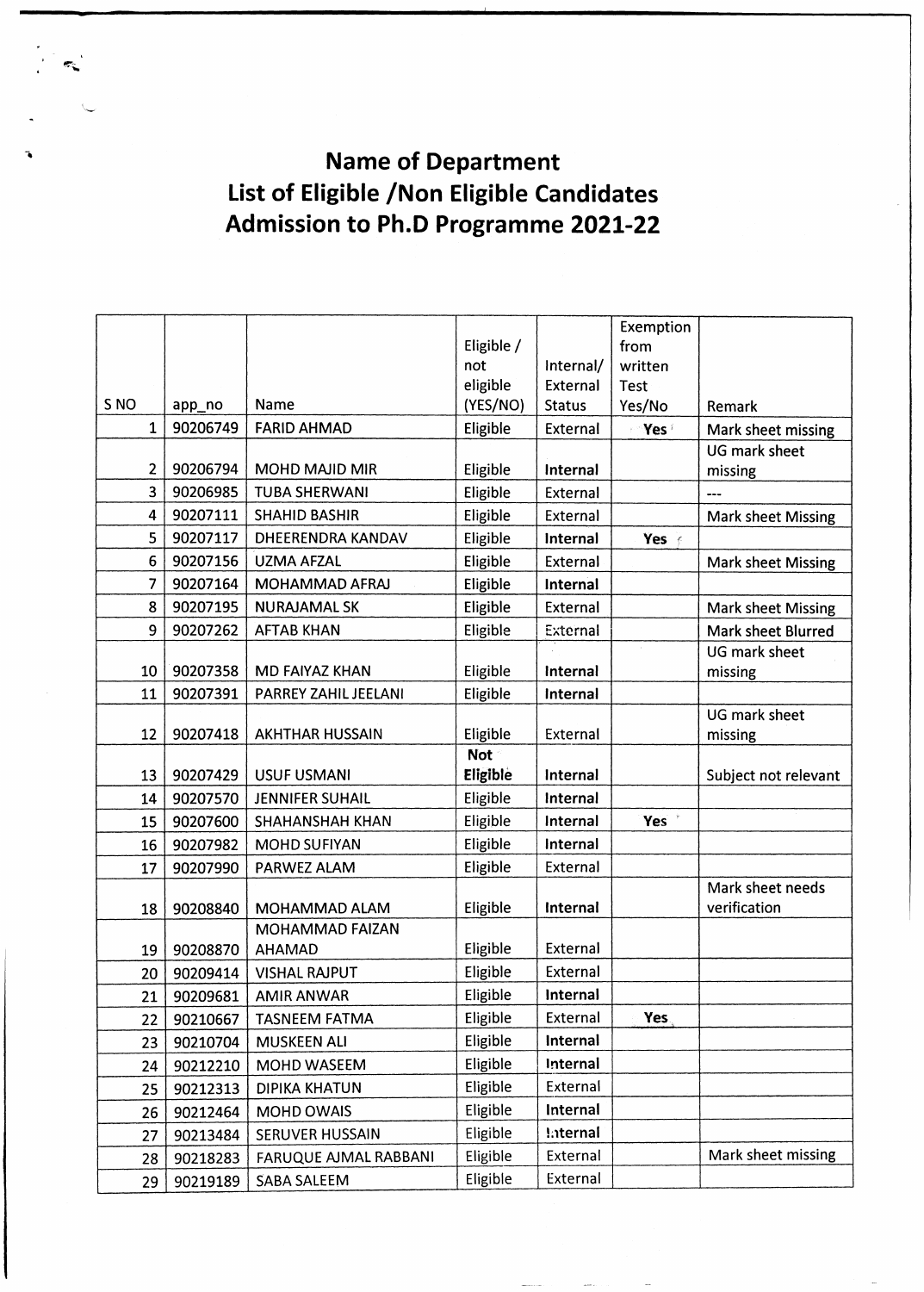| 30 | 90220003 | <b>AAQUIB KHAN</b>              | Eligible                     | Internal        | Yes              |                                 |
|----|----------|---------------------------------|------------------------------|-----------------|------------------|---------------------------------|
|    |          | MAKAKMAYUM NURMILA              |                              |                 |                  |                                 |
| 31 | 90220501 | <b>SHAHANI</b>                  | Eligible<br>Not <sup>*</sup> | External        |                  |                                 |
| 32 | 90220754 | <b>HAIDER KHAN</b>              | <b>Eligible</b>              | External        |                  | Subject not relevant            |
| 33 | 90223467 | HABIBUL RAHMAN ANSARI           | Eligible                     | Internal        | Yes *            |                                 |
| 34 | 90224365 | <b>AAYESHA FARHIN</b>           | Eligible                     | External        | Yeş +            |                                 |
| 35 | 90226656 | SYED MUJTABA HUSSAIN            | Eligible                     | Internal        |                  |                                 |
|    |          |                                 | Not€                         |                 |                  |                                 |
| 36 | 90227573 | MUZAMMIL HAIDER                 | Eligible                     | Internal        |                  |                                 |
| 37 | 90231242 | <b>SYEDA NAFI KAZI</b>          | Eligible                     | Internal        |                  | Mark sheet missing              |
| 38 | 90234273 | SUSHIL KUMAR SONKAR             | Eligible                     | External        |                  | Mark sheet missing              |
| 39 | 90237624 | <b>MOHD AYAZ</b>                | Eligible                     | Internal        |                  |                                 |
| 40 | 90238795 | <b>NASIR HUSSAIN</b>            | Eligible                     | External        |                  |                                 |
| 41 | 90241327 | <b>BUSHRA AZIZ</b>              | Eligible                     | Internal        |                  |                                 |
| 42 | 90242805 | <b>SHOBI PARVEEN</b>            | Eligible                     | External        |                  |                                 |
|    |          | HAFIZ MOHAMMAD IKRAM            |                              |                 |                  |                                 |
| 43 | 90243216 | UL HAQ                          | Eligible                     | External        |                  |                                 |
| 44 | 90243265 | <b>NAWAZ SHARIF</b>             | Eligible                     | <b>Internal</b> | Yes              |                                 |
| 45 | 90243778 | RABECCA ABBAS                   | Eligible                     | External        |                  |                                 |
| 46 | 90244087 | <b>NIDA FATIMA</b>              | Eligible                     | Internal        |                  |                                 |
| 47 | 90244100 | <b>FAHAD NASEEM</b>             | Eligible                     | Internal        |                  |                                 |
|    |          |                                 |                              |                 |                  | <b>BA Mark sheet</b>            |
| 48 | 90244101 | <b>SHARIQ KHAN</b>              | Eligible                     | <b>Internal</b> |                  | blurred                         |
| 49 | 90244364 | MD TUFAIL KHAN                  | Eligible                     | External        |                  |                                 |
| 50 | 90245037 | <b>RIZWAN KHAN</b>              | Eligible                     | External        | Yes f            | <b>BA Mark sheet</b><br>missing |
| 51 | 90246596 | RIFA TABASSUM                   | Eligible                     | External        | Yes <sup>®</sup> |                                 |
| 52 | 90247045 | ALEEM AKHTAR                    | Eligible                     | Internal        | Yes <sup>*</sup> |                                 |
| 53 | 90247148 | <b>KOLIMUDDIN</b>               | Eligible                     | External        | Yes <sup>®</sup> |                                 |
|    |          |                                 |                              |                 |                  | <b>BA Mark sheet</b>            |
| 54 | 90247877 | ALI QUADEER KHAN                | Eligible                     | Internal        |                  | missing                         |
| 55 | 90248878 | ANEESUR RAHMAN                  | Eligible                     | Internal        | Yes <sup>®</sup> |                                 |
| 56 | 90248974 | <b>FARHIN SULTANA</b>           | Eligible                     | Internal        |                  |                                 |
| 57 | 90249126 | JASEEMUL FARHAN K P             | Eligible                     | Internal        | Yes*             |                                 |
| 58 | 90249145 | <b>SHANE AALAM</b>              | Eligible                     | Internal        |                  |                                 |
| 59 | 90249192 | MOHAMMAD JAWWAD                 | Eligible                     | External        | Yes <sup>®</sup> |                                 |
| 60 | 90249439 | <b>SALMAN KHAN</b>              | Eligible                     | Internal        |                  |                                 |
| 61 | 90249680 | AHMAD                           | Eligible                     | External        |                  |                                 |
| 62 | 90249745 | <b>AAMIR KHAN</b>               | Eligible                     | Internal        |                  |                                 |
|    |          |                                 | <b>Not</b>                   |                 |                  |                                 |
| 63 | 90250226 | MUSHEER AHMAD                   | Eligible                     | Internal        |                  | Subject not relevant            |
| 64 | 90250538 | <b>ABDUL QADIR</b>              | Eligible                     | External        |                  |                                 |
|    |          |                                 | <b>Not</b>                   |                 |                  |                                 |
| 65 | 90251419 | AQIB JAVED PASHA                | Eligible <sup>®</sup>        | internal        |                  | Subject not relevant            |
|    |          | MOHAMMAD DILNAWAZ               |                              |                 |                  |                                 |
| 66 | 90252765 | <b>KHAN</b>                     | Eligible                     | External        | Yes*             | <b>UG Mark sheet</b>            |
|    |          | MOHAMMAD SHAHBAZ<br><b>KHAN</b> | Eligible                     | Internal        |                  | missing                         |
| 67 | 90252877 |                                 | Eligible                     | Internal        |                  |                                 |
| 68 | 90253888 | MOHD ABDULLAH                   |                              |                 |                  |                                 |

 $\begin{pmatrix} \mathbf{r} & \mathbf{r} & \mathbf{r} \\ \mathbf{r} & \mathbf{r} & \mathbf{r} \\ \mathbf{r} & \mathbf{r} & \mathbf{r} \end{pmatrix}$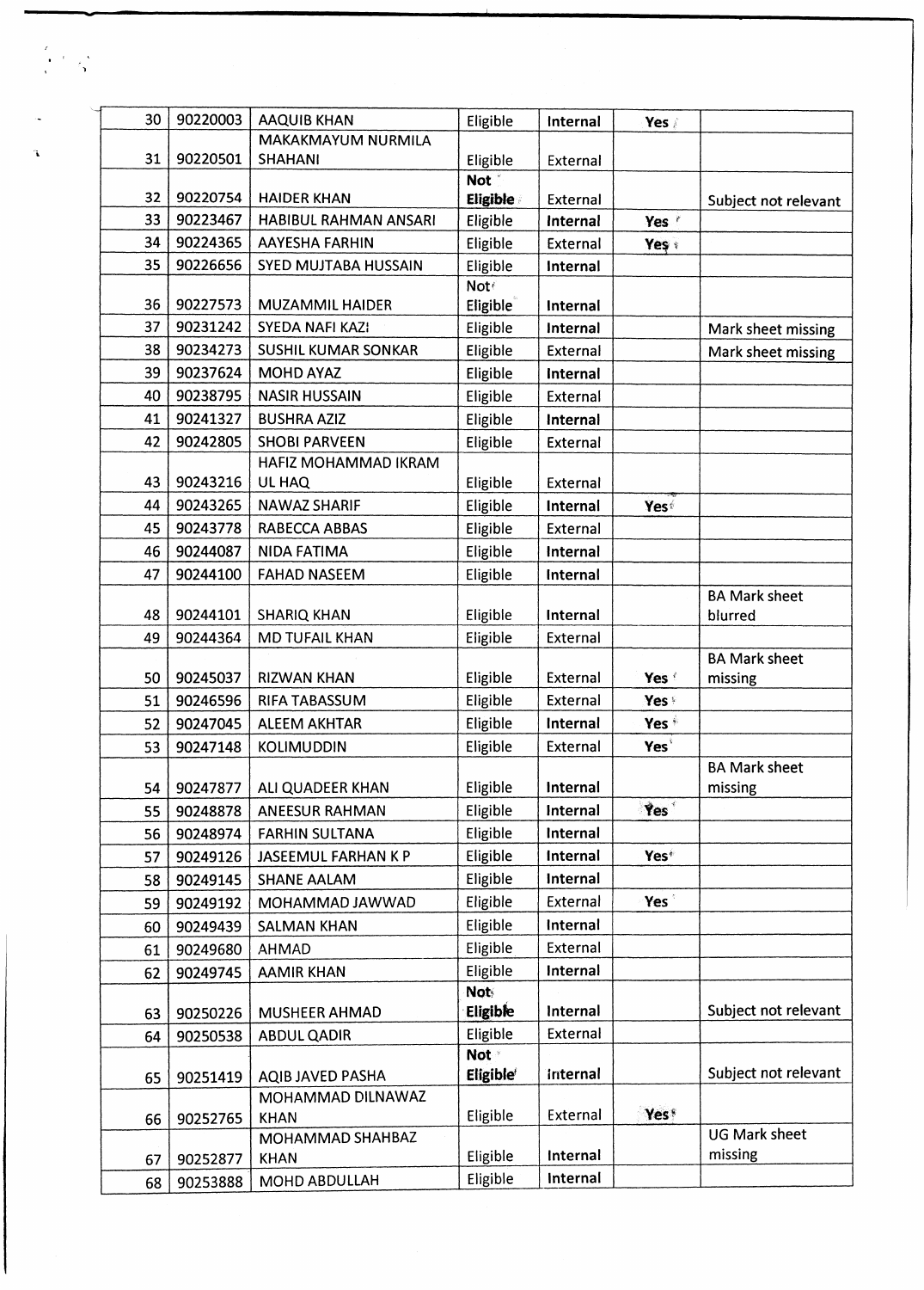| 69 | 90254036 | AAMIR AHMAD WANI           | Eligible         | External        | Yes <sup>®</sup> |                           |
|----|----------|----------------------------|------------------|-----------------|------------------|---------------------------|
| 70 | 90255424 | <b>MD NAWAZ SHARIF</b>     | Eligible         | <b>Internal</b> | Yest             |                           |
| 71 | 90255591 | <b>SUHAIL YOUSUF</b>       | Eligible         | External        |                  |                           |
| 72 | 90255605 | <b>MONSUR AHMED</b>        | Eligible         | External        | Yes *            | <b>Mark sheet Missing</b> |
| 73 | 90256729 | SYED HAIDER EMAM           | Eligible         | Internal        |                  |                           |
| 74 | 90267201 | <b>MASOOM RAZA</b>         | Eligible         | Internal        |                  |                           |
| 75 | 90267821 | <b>GUFRAN AHMAD</b>        | Eligible         | External        | Yes              | <b>Mark sheet Missing</b> |
|    |          |                            |                  |                 |                  | <b>BA Mark sheet</b>      |
| 76 | 90271092 | SALMAN QAMAR               | Eligible         | Internal        |                  | Missing                   |
| 77 | 90276474 | MUZAFAR AHMAD MIR          | Eligible         | External        |                  |                           |
| 78 | 90278947 | MOHD NISHAT ARIF           | Eligible         | Internal        |                  |                           |
|    |          |                            | Not /            |                 |                  |                           |
| 79 | 90280241 | MOHD NADEEM ANSARI         | Eligible         | External        |                  | Subject not relevant      |
| 80 | 90288992 | <b>MOHD SHADAB</b>         | Eligible         | External        |                  |                           |
|    |          |                            | Not <sup>7</sup> |                 |                  |                           |
| 81 | 90305322 | <b>MARIYAM AHMAD</b>       | Eligible         | Internal        |                  | Subject not relevant      |
|    |          |                            |                  |                 |                  | <b>BA Mark sheet</b>      |
| 82 | 90308379 | PRITHVI CHAUDHARY          | Eligible         | External        |                  | Missing                   |
| 83 | 90309790 | <b>HANJALA ANSARI</b>      | Eligible         | Internal        |                  |                           |
| 84 | 90310439 | <b>FARHAM ALI</b>          | Eligible         | <b>Internal</b> |                  |                           |
|    |          |                            |                  |                 |                  | MA Mark sheet             |
| 85 | 90310692 | <b>NAJIYA KHAN</b>         | Eligible         | External        |                  | Missing                   |
| 86 | 90311052 | <b>GULISTAN NAZ</b>        | Eligible         | External        | Yes              |                           |
|    |          | MOHAMMAD DANISH            | <b>Not</b>       |                 |                  |                           |
| 87 | 90311552 | <b>HASHMI</b>              | Eligible /       | internal        |                  | Subject not relevant      |
|    |          |                            |                  |                 |                  | <b>UG Mark sheet</b>      |
| 88 | 90311578 | MD NAQUI BUL GHAUS         | Eligible         | External        |                  | Missing                   |
| 89 | 90311609 | <b>SHRISHTI CHATURVEDI</b> | Eligible         | Internal        |                  |                           |
|    |          |                            |                  |                 |                  | MA Mark sheet             |
| 90 | 90311829 | <b>MOHD ARIF KHAN</b>      | Eligible         | External        |                  | <b>Missing</b>            |
|    |          | MOHAMMAD SHAFIQ            |                  |                 |                  | <b>UG Mark sheet</b>      |
| 91 | 90217072 | <b>SULTAN</b>              | Eligible         | External        |                  | Missing                   |
|    |          |                            |                  |                 | Foreign          |                           |
| 92 | 90246272 | <b>USAMA YENPRASERT</b>    | Eligible         | Internal        | National         |                           |

 $\mathcal{V}$  $\mathbf{v}$ **(Dr. \$an Samreen) (Dr. Tariq Masood)**

 $\frac{1}{2}$ 

*1*

**(Prof. Jawaid Iqbal)** CHAIRMAN **Orger of West Asian Studies**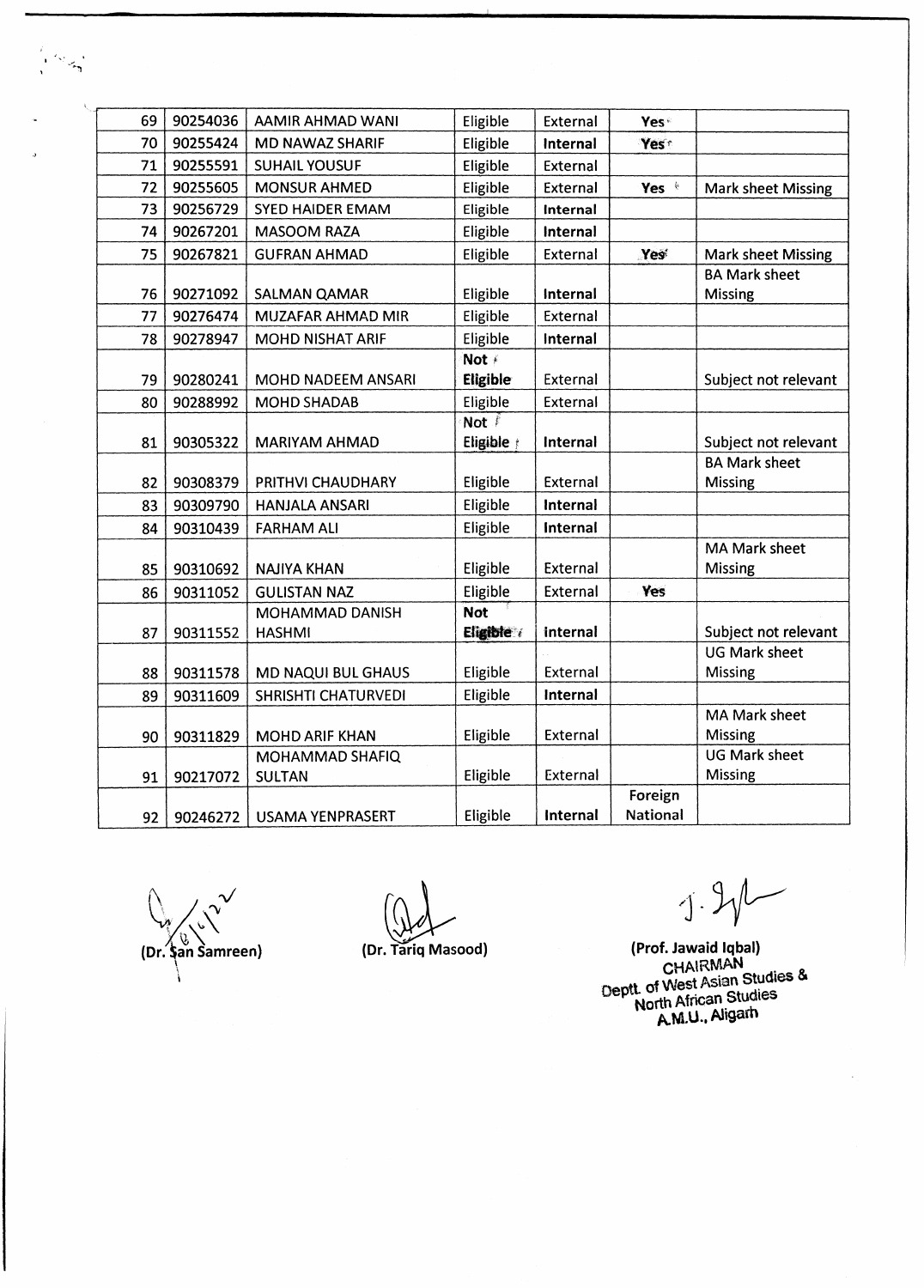## **Name of Department List of Eligible /Non Eligible Candidates Admission to Ph.D Programme 2021-22**

| S <sub>NO</sub> | app_no   | <b>Name</b>        | Eligible /<br>not eligible<br>(YES/NO) | Internal/<br><b>External</b><br><b>Status</b> | <b>Exemption</b><br>from<br>written<br><b>Test</b><br>Yes/No | Remark               |
|-----------------|----------|--------------------|----------------------------------------|-----------------------------------------------|--------------------------------------------------------------|----------------------|
|                 | 90234379 | Zaiba Iqbal        | Eligible                               | External                                      |                                                              |                      |
|                 | 90250622 | Jamshed Ahmad Shah | Not Eligible                           | <b>External</b>                               |                                                              | M.A Not<br>completed |

**(Dr. Sana** Samreen) **(Dr. Tariq Masood)** 

**Department** of **West Asian** Studies **&** Department & North African Studies North African Summer antern or viest Asian Studies & Department of Visit Mathematic Charles North African Studies<br>
AM.U., Aligarh AM.U., Aligarh

 $5.2$ 

**(Prof. Jawaid Iqbal) CHAIRM AN Deptt. of West Asian Studies & North African Studies A.M.U., Aligarh**